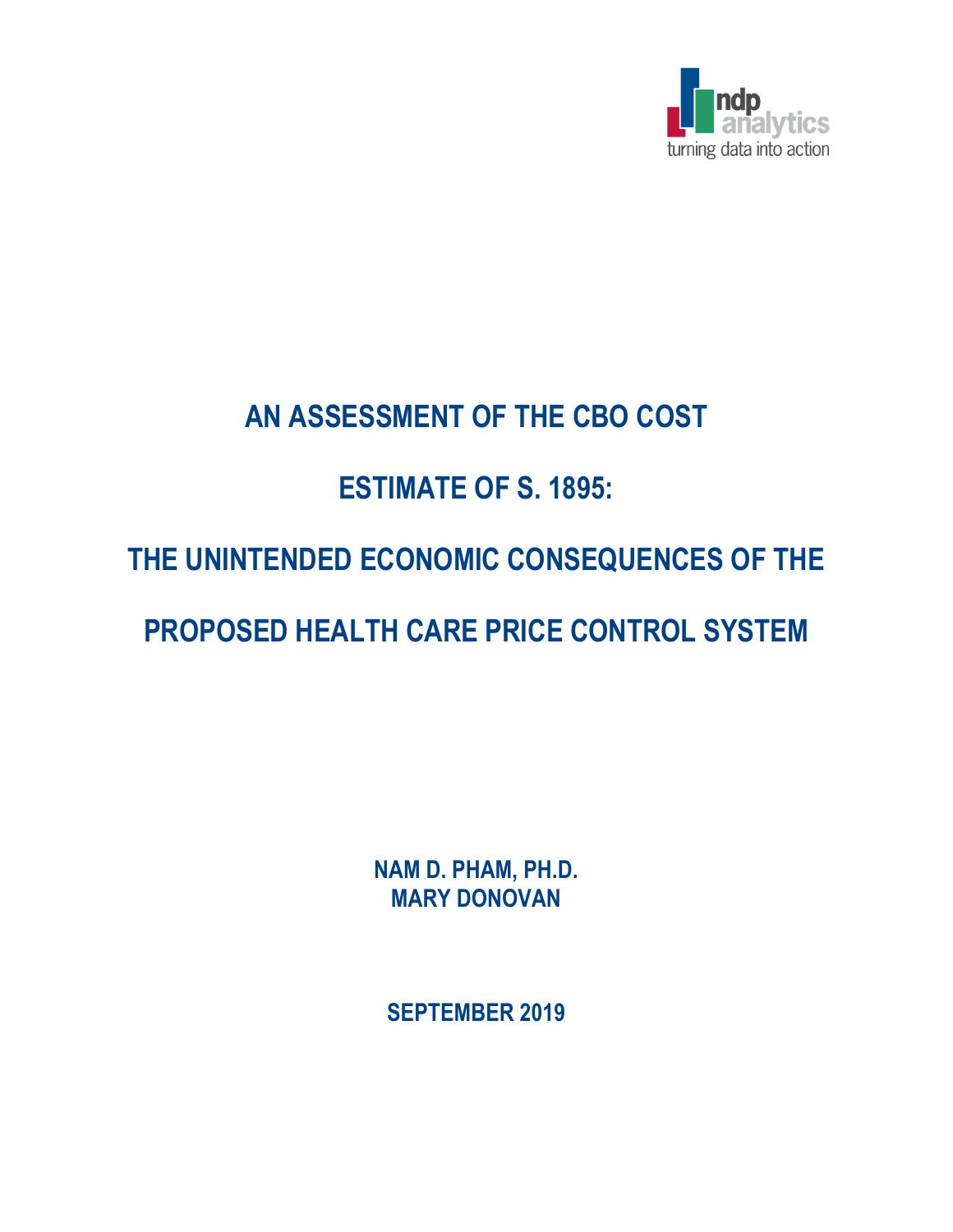

### **An Assessment of the CBO Cost Estimate of S. 1895: The Unintended Economic Consequences of the Proposed Health care Price Control System**

#### **Nam D. Pham, Ph.D. and Mary Donovan[1](#page-1-0)**

#### **Executive Summary**

Surprise medical bills have increasingly become a topic of heated national debate. In fact, according to a 2018 survey from NORC at the University of Chicago, about 57% of American adults have received one. As such, these surprise bills have become central to bipartisan federal policymaking. Although all proposed federal legislation agrees to end, and especially protect patients from, outof-network surprise medical bills, these proposals have significantly different approaches to address this issue. Several proposed bills use a reasonable market-based rate to apply to those outlier charges by out-of-network health care service providers. For example, the Protecting People from Surprise Medical Bills Act (H.R. 3502), which is similar to the New York State law, requires a mediator to use the 80<sup>th</sup> percentile of charges for provider-payer dispute resolutions.

Opponents of market-based rates propose a system where the government sets payment rates for all health care service providers, like the system used in California. The Lower Health Care Costs Act (S. 1895, Section I) proposes to use the median in-network rate as the benchmark for out-of-network health care service providers. In July 2019, the Congressional Budget Office (CBO) released its cost estimate for Section I of S. 1895. The CBO estimated that Section I of S. 1895 would reduce federal deficits by \$8.3 billion during 2019- 2024 and \$24.9 billion during 2019-2029.

#### What You Should Know

There is strong public support for ending surprise medical bills. However, S. 1895 goes beyond that and sets rates for all physicians.

The CBO cost-savings estimate is based on unrealistic assumptions and fails to account for the negative impact on the number of physicians nationwide.

The unintended consequences are significant. The number of available physicians will drop. Patient quality will be reduced. Healthcare expenses will rise.

A resolution model that uses marketbased prices, like the New York State system, is a more effective way to address surprise medical bills.

**Issues with the CBO Cost Estimates:** There are at least two major issues with the CBO cost estimates of the Lower Health Care Costs Act (S. 1895):

- The proposed legislation, and therefore the CBO cost estimate, goes beyond the core issue of surprise medical bills to propose a price control system for health care in the U.S.
- The CBO cost estimate relies on a set of unrealistic assumptions, including that the change in costs would result in reduced health insurance premiums across the board and that the supply of physicians would not be affected by significant payment cuts. As a result, the CBO cost estimate does not accurately assess the legislation to end surprise medical bills. Furthermore, it does not

<span id="page-1-0"></span><sup>1</sup> Nam D. Pham is Managing Partner and Mary Donovan is Principal at ndp | analytics. The opinions and views expressed in this report are solely those of the authors.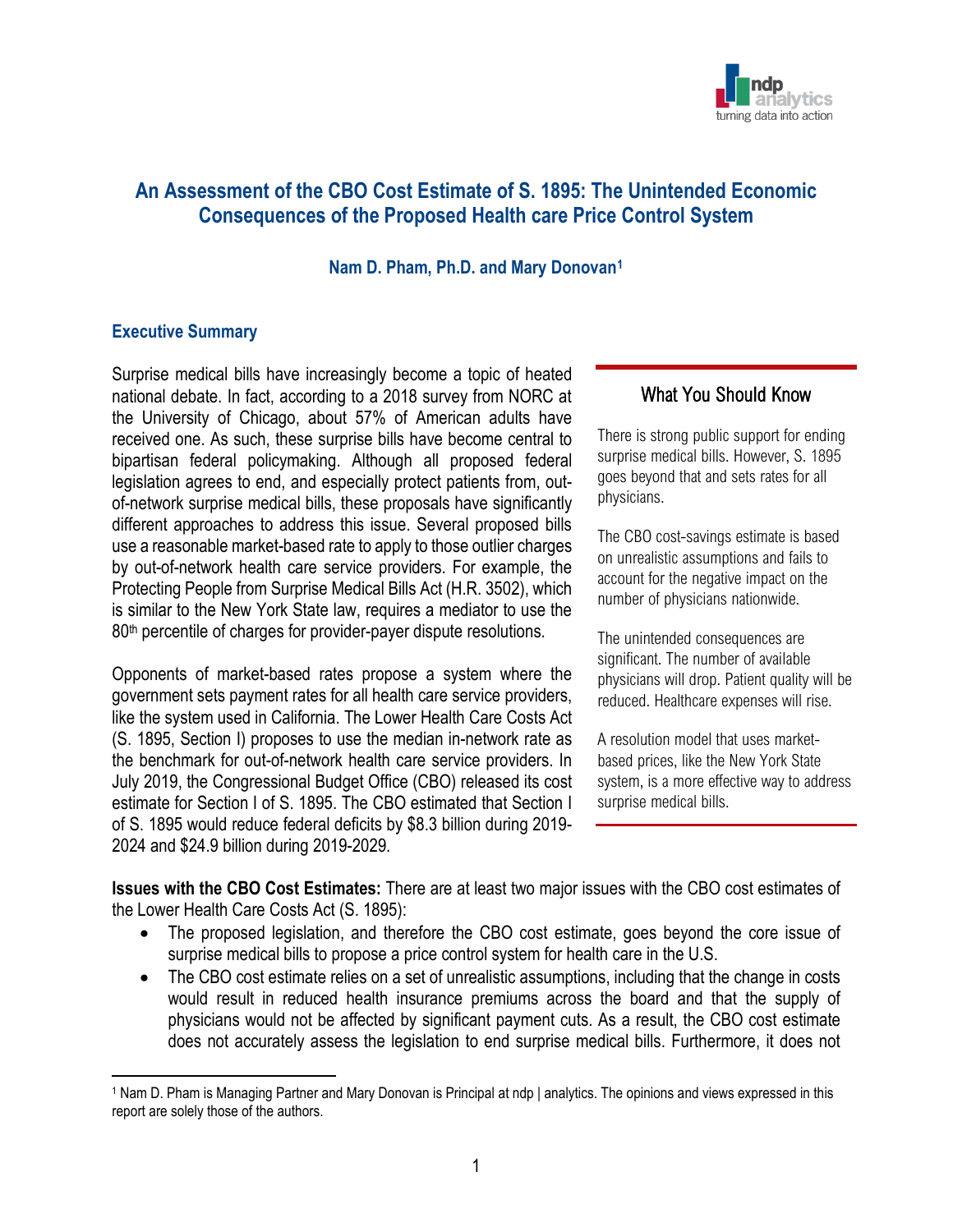

consider the short- and long-term unintended economic consequences of a price control system on U.S. health care costs.

**Unintended Consequences:** The Lower Health Care Cost Act, which uses the median in-network rates to set payment rates for all health care service providers, will have short- and long-term adverse effects for the U.S. health care system.

*Short-Term Direct Impact.* In the short-term, the proposed price control system will reduce payment rates for both in- and out-of-network health care service providers by between 15% and 20% (according to CBO).

- With lower payment rates, self-employed physicians will be very likely to leave their practices to become employed physicians in hospitals.
- Lower payment rates will also force employed physicians to see more patients and cut down their non-patient time which is typically devoted to research and training.
- The federal and state governments will lose both corporate and individual income tax revenue from physicians who leave their practice and from reduced physician wages.

*Longer-Term Direct Impact.* In the longer-term, the proposed price control system will create adverse effects on the U.S. health care system.

- Physician shortages will be more severe than the current forecast. While the demand for health care services remains unaffected by the proposed legislation, the supply of health care service providers declines as a result of lower payment rates.
- The quality of health care services will deteriorate as physicians add more patients into schedules and forgo time for critically important professional development.
- Access to care will suffer because the number of general physicians and physician specialists willing to cover emergency services will significantly fall.
- Health care costs will rise due to consolidation from self-employed physicians moving to hospitals. As seen in the past decade, services performed by employed physicians have higher prices than those by self-employed physicians.

*Indirect and Induced Effects.* In addition to direct negative economic impacts on physicians and patients, the price control system will create indirect and induced negative economic impacts on the U.S. economy. These detrimental impacts include job losses for supporting workers and lost tax revenue.

**Lessons from State Policies:** There is much to be learned from individual states who have set their own policies to address surprise medical bills. New York successfully curbs surprise medical bills by requiring the mediator to use the 80<sup>th</sup> percentile of charges to eliminate outlier charges by out-of-network health care service providers. An assessment of five years since the law's enactment shows New York's system has many positive outcomes for patients, physicians, and insurers. In contrast, the California price control system has created additional physician shortages.

**Public Support:** Public support for ending surprise medical bills is strong and so is opposition to the pricecontrol system. According to a recent national poll conducted from May 31 to June 1, 2019, 69% of Americans prefer an independent third-party resolution over allowing the government to set rates. Furthermore, 81% of Americans believe insurance companies should pay for surprise medical bills.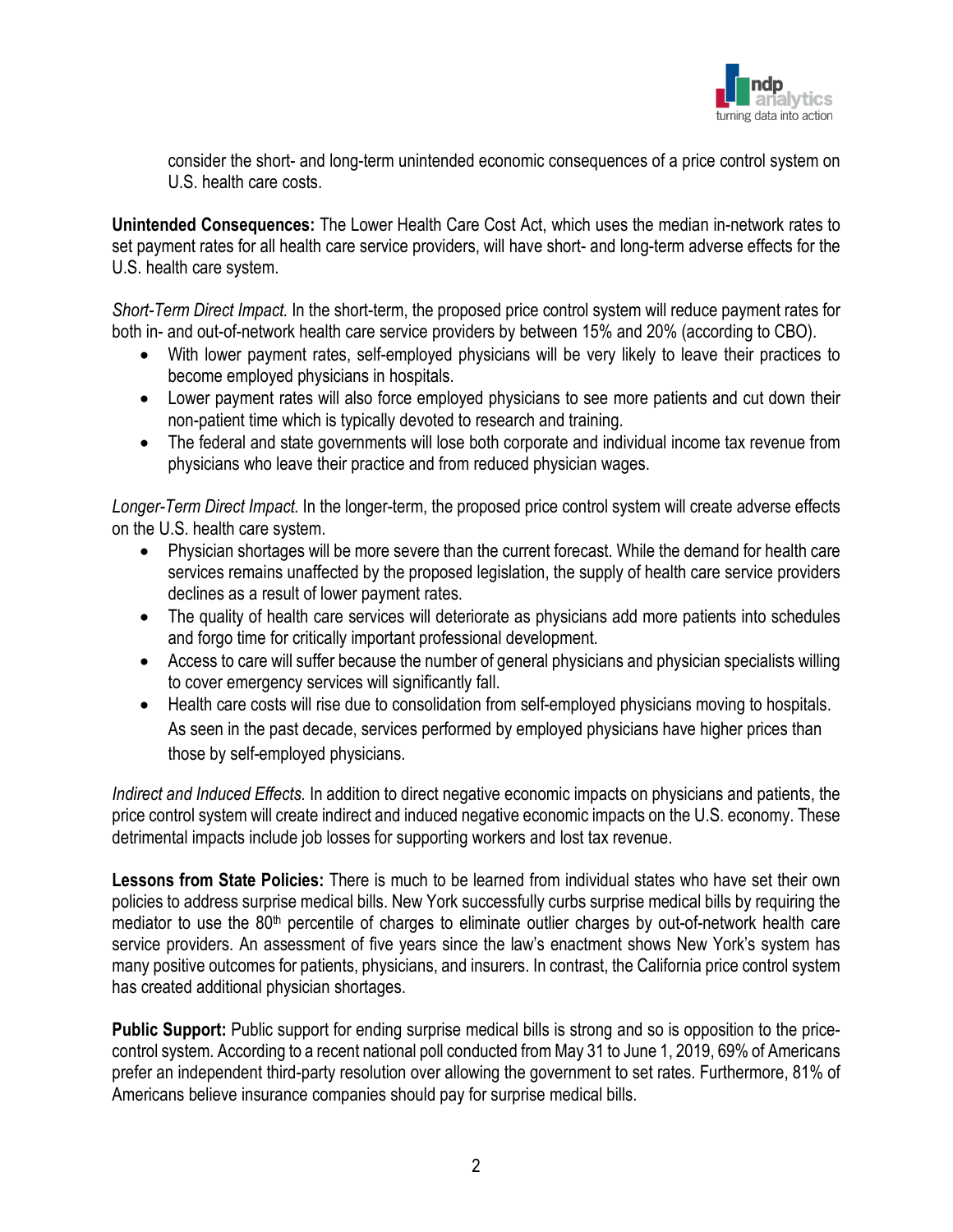

### **I. Background and Approaches to Address Surprise Medical Bills**

Surprise medical bills are those that a patient receives unexpectedly from either out-of-network emergency or unscheduled services. Situations in which patients receive medical bills occur when they cannot select emergency rooms, surgeons, surgical assistants, anesthesiologists, pathologists, or ambulance providers. According to a 2018 survey from NORC at the University of Chicago, about 57% of American adults have received one.[2](#page-3-0)

National statistics of the prevalence and dollar amount of surprise medical bills are limited. Quantitative analyses are mostly based on a sample of claims and surveys. According to Health Care Cost Institute's database of 620,000 in-network inpatient admissions, 14.5% of admissions in 2016 had at least one associated out-of-network professional claim, ranging widely from 1.7% in Minnesota to 26.3% in Florida. Four specialties – anesthesiology (16.5%), other physicians (13.5%), primary care (12.6%), and emergency medicine (11.0%) – made up nearly 54% of all out-of-network claims in 2016.[3](#page-3-1) (Figure 1)

#### **Figure 1.**

Anesthesiology, other physicians, primary care, & emergency medicine accounted for 54% of out-ofnetwork claims



The three specialties that most often billed out-of-network at in-network facilities were independent labs (22.1%), emergency medicine (12.0%), and other physicians (9.4%) while the three specialties that least often billed out-of-network were oncology (0.8%), OB-GYN (1.1%), and urology (1.2%).[4](#page-3-2) (Figure 2)

<span id="page-3-0"></span><sup>2</sup> NORC. 2018. "New Survey Reveals 57% of Americans Have Been Surprised by a Medical Bill." University of Chicago.

<span id="page-3-1"></span><sup>3</sup> Kennedy, Kevin, Bill Johnson, and Jean Fuglesten Biniek. 2019. "Surprise out-of-network medical bills during in-network hospital admissions varied by state and medical specialty, 2016." Health Care Cost Institute.

<span id="page-3-2"></span><sup>4</sup> Ibid.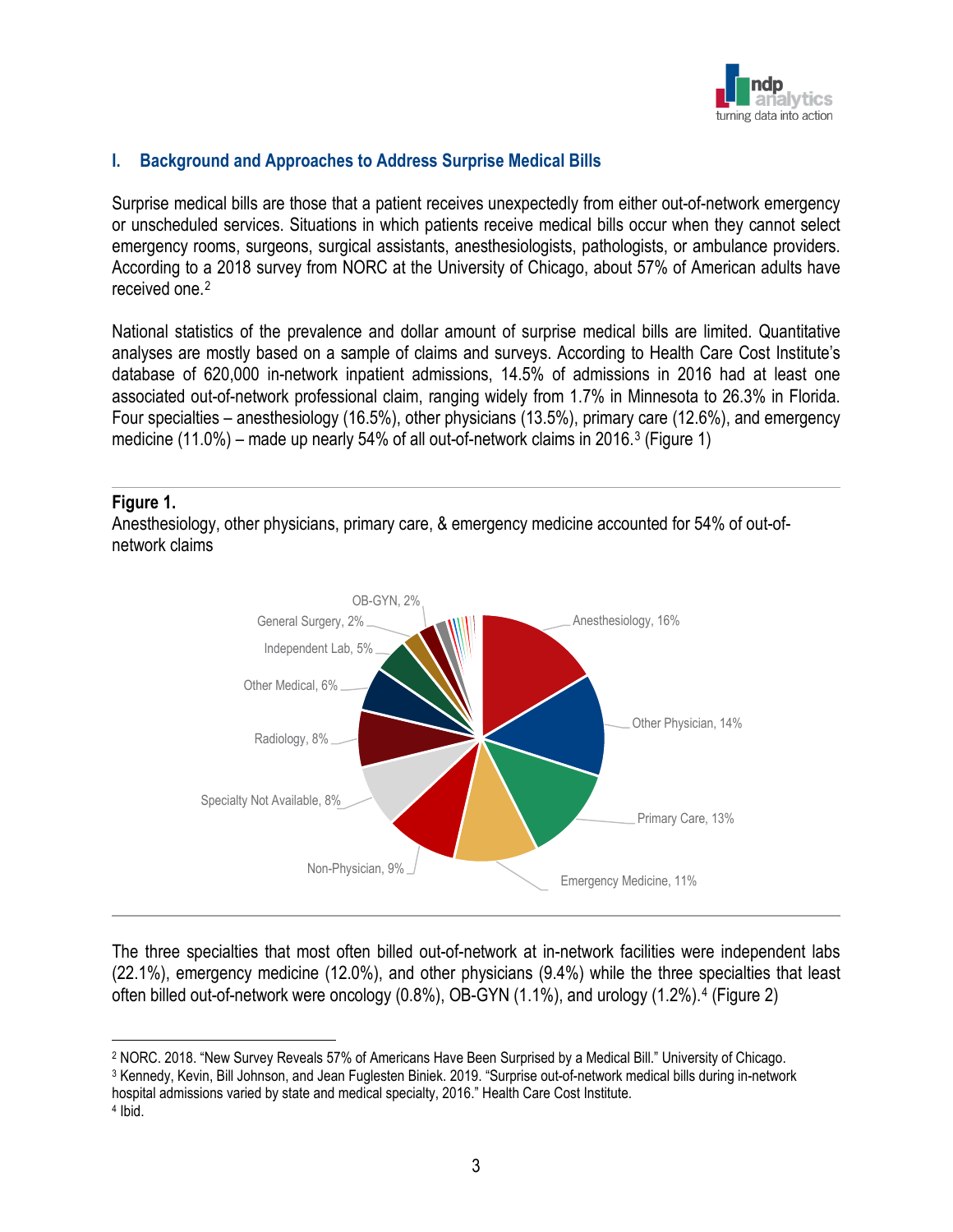



### **Figure 2.**

Doctors in all types of practice charge more than Medicare and are paid more than Medicare by private insurers. Indeed, inflation-adjusted Medicare fees for physician services have dramatically fallen over time. [5](#page-4-0) A 2016 study analyzed the Centers for Medicare & Medicaid Services' (CMS) physician utilization and payment data of 429,273 individual physicians across 54 medical specialties. The charge-to-Medicare payment ratio (individual charges divided by total Medicare allowable amount for medical services) showed a median of 2.5 (interquartile range, 1.8-3.6). In other words, half of physicians charged 2.5 times Medicare allowable amounts while 25% physicians charged 3.6 times and 25% charged 1.8 times. The ratio varied across specialties as well as states. Anesthesiology had the highest median (5.8 and interquartile range, 4.5- 7.9) and general practice had the lowest median (1.6 and interquartile range 1.3-2.2).[6](#page-4-1) (Table 1)

#### **Table 1.**

The median of charge-to-Medicare-payment ratio is 2.5

| Lowest quarter<br>Median Payment Ratio   Median Payment Ratio<br>between 1.6 and 1.8 | <b>Second quarter</b><br>between 1.9 and 2.5 | <b>Third quarter</b><br><b>Median Payment Ratio</b><br>between 2.6 and 3.6 | Top quarter<br><b>Median Payment Ratio</b><br>between 3.8 and 5.8 |
|--------------------------------------------------------------------------------------|----------------------------------------------|----------------------------------------------------------------------------|-------------------------------------------------------------------|
| • Family practice                                                                    | • Cardiology                                 | • Nuclear medicine                                                         | • Anesthesiology                                                  |
| • Dermatology                                                                        | • Hematology                                 | • Radiation oncology                                                       |                                                                   |

<span id="page-4-1"></span><span id="page-4-0"></span><sup>5</sup> American Medical Association. 2019. "Statement for the Record to the U.S. House or Representatives Committee on Energy and Commerce Subcommittee on Health Re: No More Surprises: Protecting Patients from Surprise Medical Bills." June 12. <sup>6</sup> Bai, Ge and Gerard F. Anderson. 2017. "Variation in the Ratio of Physician Charges to Medicare Payments by Specialty and Region." Research Letter, JAMA.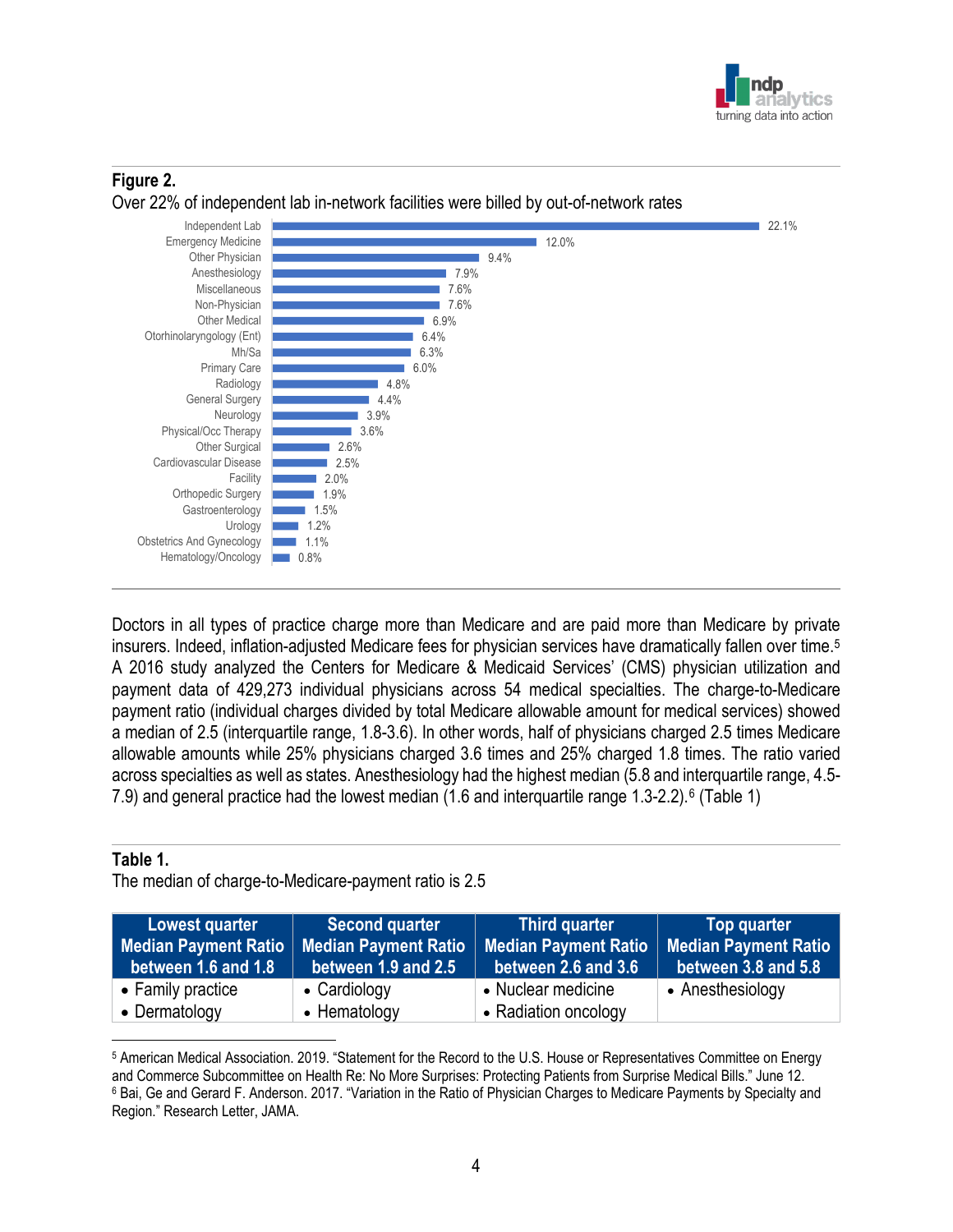

| • Allergy<br>• Psychiatry<br>• General practice | • Otolaryngology<br>• Maxillofacial surgery<br>• Neurology<br>• Physical medicine<br>$\bullet$ OB-GYN<br>• Pediatric medicine<br>• Pulmonary disease<br>• Ophthalmology<br>• Nephrology<br>• Infectious disease<br>• Rheumatology<br>• Other specialties<br>• Endocrinology<br>• Internal medicine<br>• Geriatric medicine | • Pain management<br>• Surgical oncology<br>• Thoracic surgery<br>• Vascular surgery<br>• Interventional pain<br>management<br>• Hand surgery<br>• Cardiac surgery<br>• Gastroenterology<br>• Plastic and<br>reconstructive surgery<br>• Sports medicine<br>• Gynecological/<br>oncology<br>• General surgery<br>• Cardiac<br>electrophysiology<br>• Urology<br>• Critical care<br>• Medical oncology | • Interventional<br>radiology<br>• Emergency medicine<br>• Pathology<br>• Diagnostic radiology |
|-------------------------------------------------|----------------------------------------------------------------------------------------------------------------------------------------------------------------------------------------------------------------------------------------------------------------------------------------------------------------------------|-------------------------------------------------------------------------------------------------------------------------------------------------------------------------------------------------------------------------------------------------------------------------------------------------------------------------------------------------------------------------------------------------------|------------------------------------------------------------------------------------------------|
|-------------------------------------------------|----------------------------------------------------------------------------------------------------------------------------------------------------------------------------------------------------------------------------------------------------------------------------------------------------------------------------|-------------------------------------------------------------------------------------------------------------------------------------------------------------------------------------------------------------------------------------------------------------------------------------------------------------------------------------------------------------------------------------------------------|------------------------------------------------------------------------------------------------|

Many states have already implemented laws to protect patients from surprise medical bills. At the federal level, Congress is proposing legislation to end surprise out-of-network medical bills. Although the proposed bills have a similar objective to protect patients from surprise medical bills, their approaches are quite different. For example, the Lower Health Care Costs Act (S.1895) requires insurers to reimburse out-ofnetwork health care providers at the median in-network rate for a given type of service and geographic area; the proposed price control system in S.1895 is similar to the current California state law. In contrast, H.R.3502, Protecting People from Surprise Medical Bills Act, allows for a neutral mediation and directs the mediator to consider the  $80<sup>th</sup>$  percentile of regional charges for provider-payer dispute resolutions; this Act is similar to the current New York state law. Other proposed bills, such as the Outrageous Practice of Surprise Medical Bills Act (S.1531) and the Reauthorizing and Extending America's Community Health Act (H.R. 2328), include mediation, but only allow mediators to consider the in-network rates which results in similar price control issues as S.1895.

#### **II. CBO Cost Estimate and its Underlying Unrealistic Assumptions of the Lower Health Care Costs Act**

In July 2019, the CBO released its estimated budgetary effects of S. 1895. The proposed section to end surprise medical bills (Title I – Ending Surprise Medical Bills) is only one of the five sections in the proposed legislation. Since the CBO provides a separated cost estimate for Title I, this brief only focuses on the CBO cost estimate of Title I in the legislation.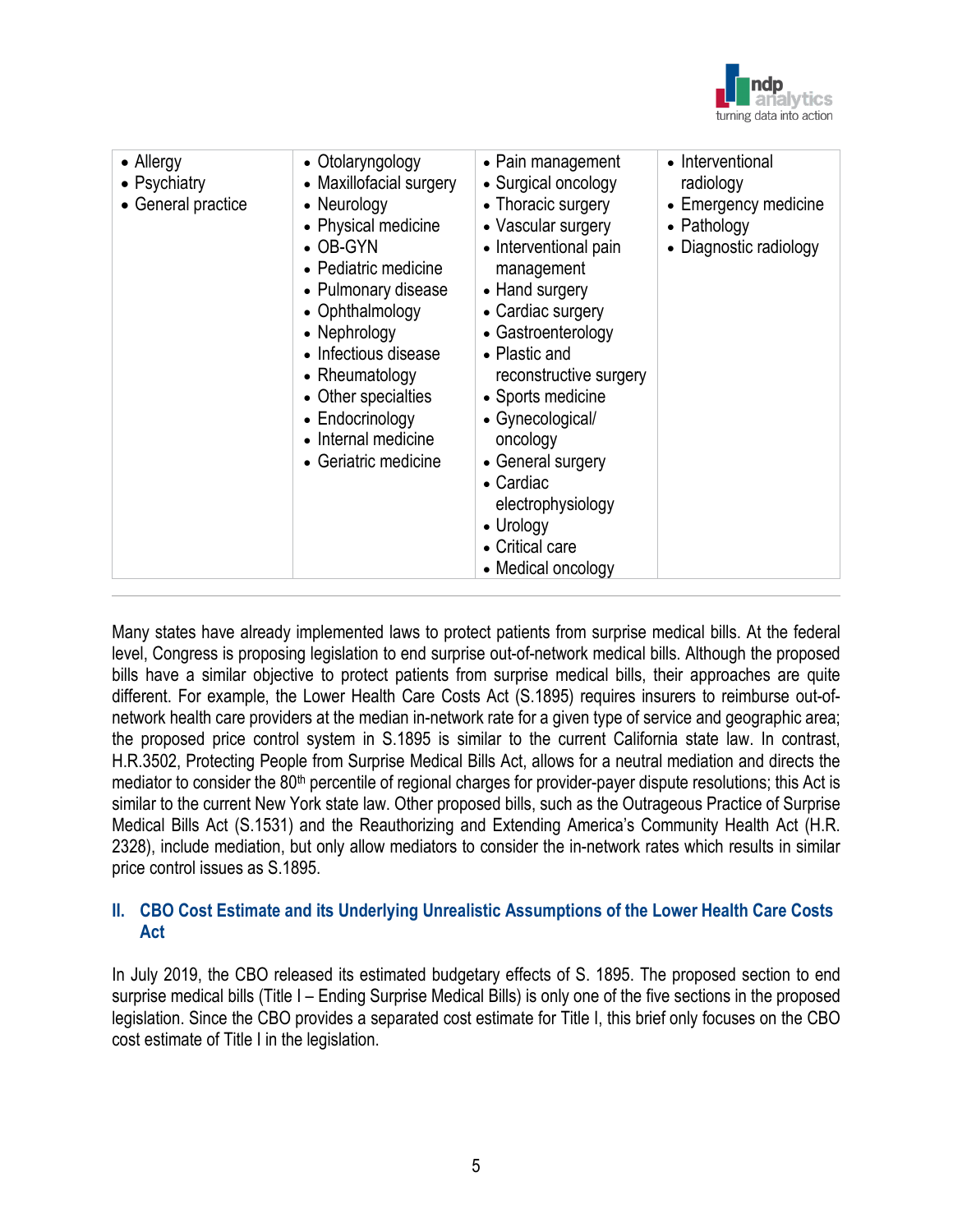

The CBO estimated that Title I would reduce the federal budgetary deficit by over \$8.3 billion during 2019-24 and nearly \$24.9 billion during 2019-29. The CBO estimated that enacting Title I of S. 1895 would increase revenues by \$23.8 billion and reduce direct spending by \$1.1 billion during the period 2019-29. [7](#page-6-0) (Table 2)

#### **Table 2.**

CBO estimated Title I, S. 1895 will reduce budgetary deficits by nearly \$24.9 billion during 2019-29

|                                     | 2019-2024           | 2019-2029         |
|-------------------------------------|---------------------|-------------------|
| Estimated Change in Outlays         | -\$410 million      | $-$1,107$ million |
| <b>Estimated Change in Revenues</b> | \$7,912 million     | \$23,774 million  |
| Estimated Change in the Deficit     | $-$ \$8,322 million | -\$24,881 million |

The CBO cost estimates are based on the requirements of the proposed legislation and a set of CBO assumptions of the economic consequences of the proposed legislation. First, the CBO constructed its cost estimate based on the requirements of the bill. Since the legislation proposes to use the government price control policy to set payment rates for insurers to pay health care service providers, the CBO cost estimate reflects a scenario where the price control system is applied to the broader health care system rather than solely to end surprise medical bills. Second, the CBO made a set of economic assumptions to assess the price control system as proposed in the legislation. Since the assumptions are unrealistic (e.g., insurers will reduce premiums and the supply of physicians will not be affected by the price control system), the CBO cost estimate also reflects an unrealistic scenario.

#### Requirements in Ending Surprise Medical Bills, Lower Health Care Costs Act (Title I)

The legislation explicitly proposes to use a government price control policy to set payment rates for both outof-network and in-network health care services. The proposed legislation goes beyond the objective of protecting patients from surprise medical bills. As seen in the CBO cost estimate, the three main requirements in Section I - Ending Surprise Medical Bills in the Lower Health Care Costs Act are:[8](#page-6-1)

- 1. To prohibit health care providers from sending surprise medical bills to patients;
- 2. To require insurers to treat out-of-network care as in-network care for the purpose of calculating copayments, co-insurance, deductibles, and spending toward out-of-pocket limits; and
- 3. To require insurers to reimburse out-of-network providers at the median in-network rate for a given provider type and geographic area as payment in full.

While the first requirement of S. 1895 addresses surprise medical bills, the additional two requirements go beyond the issue of surprise medical bills to create a price control system in the United States. The second requirement will abolish the out-of-network payment rates and the third requirement will set one payment rate for both in-network and out-of-network health care service providers. Essentially, the legislation proposes to outlaw physician charges and to use comprehensive government price controls for the entire U.S. health care

<span id="page-6-0"></span><sup>7</sup> Congressional Budget Office, Cost Estimate, S. 1895, Lower Health Care Costs Act, July 16, 2019.

<span id="page-6-1"></span><sup>8</sup> Congressional Budget Office, Cost Estimate, S. 1895, Lower Health Care Costs Act, July 16, 2019.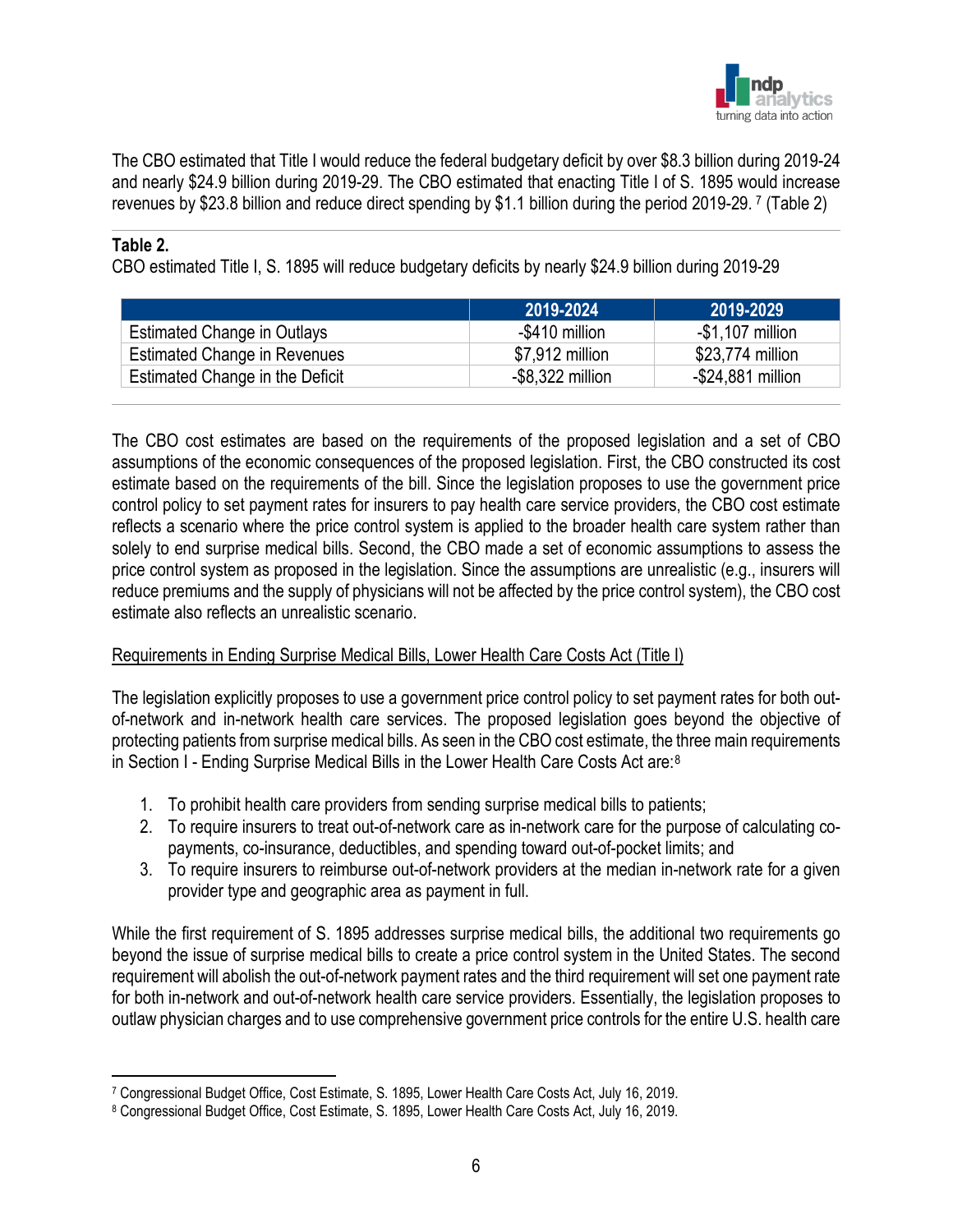

system. States, such as New York, have not needed to implement a price control system to curb surprise medical bills and to protect patients from the negotiations and disputes between insurers and physicians.

Most of the cost-savings estimated by the CBO is a result of the price controls set in the second and third requirements, not the first requirement of addressing surprise medical bills. As seen in its calculation, the CBO anticipates that payments to in-network health care providers will converge to the median rates as a result of the price control. Based on the proposed price control system in S. 1895, the CBO calculated the federal budgetary deficit reduction anticipating that all out-of-network and in-network health care service providers will be required to charge at the current median rate.[9](#page-7-0)

Under the proposed price control system, the CBO estimates that payment rates to health care service providers will be reduced between 15% and 20% below the current national average and the budgetary deficit will be reduced by \$24.9 billion during 2019-2029. The CBO stated clearly that only a small portion of the \$24.9 billion federal budgetary deficit reduction comes from ending surprise medical bills. In fact, 80% of the CBO cost saving estimate came from changes in in-network payment rates. The CBO also emphasizes that the cost of surprise bills is only a small portion of all health care spending. The CBO added that the proposed price control system would have a significant impact on the negotiations between insurers and health care service providers in the U.S. health care system. In recent testimony for the U.S. House Committee on Ways and Means Subcommittee on Health, Tom Nickels, executive vice president of the American Hospital Association (AHA) stated, "Any public policy solution should ensure providers are able to continue to negotiate appropriate payment rates with health plans." He continued, "Providers and health plans should be able to develop networks that meet consumers' needs, and not be compelled to enter into contracts that could thwart the development of more affordable coverage options that support coordinated care."[10](#page-7-1)

While the public widely supports ending surprise medical bills, it also opposes a price control system. A national public opinion poll conducted between May 31 and June 1, 2019 found that 69% of Americans prefer an independent third-party resolution over allowing the government to set rates. Furthermore, 81% of Americans believe insurance companies should pay for surprise medical bills.<sup>[11](#page-7-2)</sup>

#### Underlying Assumptions of CBO Cost Estimate

The CBO cost estimate relies on two major unrealistic assumptions: (1) insurance companies will reduce premiums while incurring higher administrative costs and (2) the price control system will not affect the supply of physicians, quality of care, and health care costs in the short- and long-term.

*Reduction in Insurance Premiums.* The assumption that insurers will reduce premiums is unrealistic when the CBO also expects insurers will have higher administrative costs. Although anticipating administrative costs to rise about 20% of the estimated reduction in premium, the CBO still assumes insurers will reduce

<span id="page-7-0"></span><sup>9</sup> The CBO has a full section to explain the conversion of in-network and out-of-network rates to the median rates as a result of the price control.

<span id="page-7-1"></span><sup>10</sup> "Reducing Payments for In-Network Care", Congressional Budget Office, Cost Estimate, S. 1895, Lower Health Care Costs Act, July 16, 2019.

<span id="page-7-2"></span><sup>&</sup>lt;sup>11</sup> The poll was conducted by Morning Consult between May 31-June 1, 2019 for American College of Emergency Physicians. https://www.acep.org/federal-advocacy/morning-consult-poll/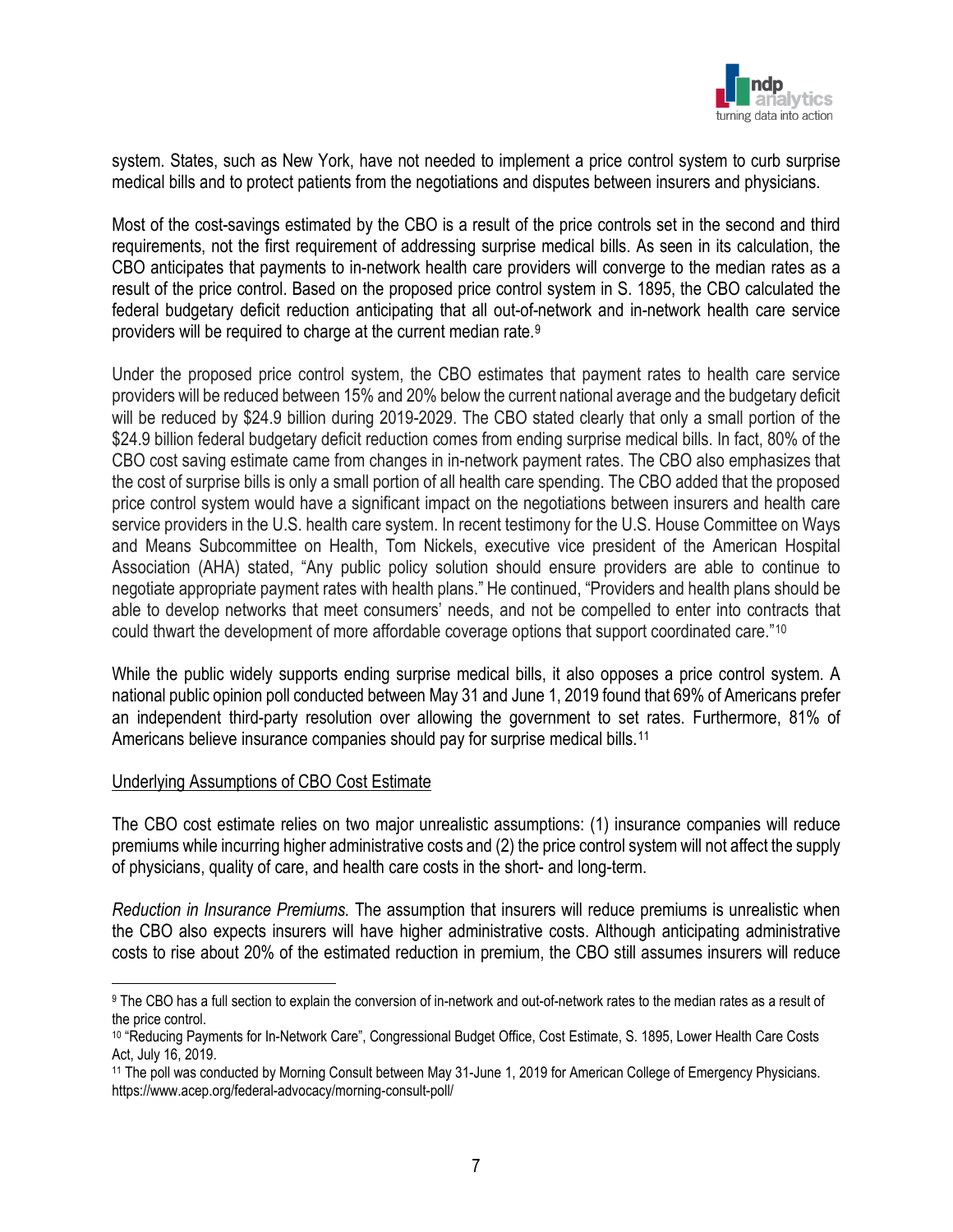

premiums because the reduction in out-of-network and in-network rates are higher than the administrative costs. Health insurance premiums and the net cost of health insurance, which is the difference between health premiums earned and benefits incurred,<sup>[12](#page-8-0)</sup> have been rising faster than health consumption expenditures and inflation in the U.S. in the past decades. Net cost of health insurance per enrollee tripled since 2000, rising at over 40% faster than health consumption expenditures and twice than that of inflation (measured by the consumer price index). On average, net cost of health insurance per enrollee rose 6.7% per year compared to 4.7% in health consumption expenditures and 2.1% in consumer price index. The share of net cost of health insurance rose from 5.0% (\$228/\$4,560) per enrollee in 2000 to 6.9% (\$683/\$9,920) per enrollee in 2017.[13](#page-8-1) (Table 3) Therefore, it is clear that a slight reduction in health care cost expenditures cannot reliably be expected to translate into a slight reduction in health insurance premiums.

#### **Table 3.**

Net cost of health insurance per enrollee tripled over the period between 2000-2017

|                                         | 2000    | 2017    | <b>Annual Growth</b><br>2000-2017 |
|-----------------------------------------|---------|---------|-----------------------------------|
| <b>Health Consumption Expenditures</b>  | \$4,560 | \$9,920 | 4.7%                              |
| Personal Health care                    | \$4,119 | \$8,833 | 4.6%                              |
| Net Cost of Health Insurance            | \$228   | \$683   | 6.7%                              |
| as % of health consumption expenditures | 5.0%    | 6.9%    |                                   |
| Consumer Price Index (CPI; annual rate) | 3.7%    | 1.7%    | 2.1%                              |

*Supply of Physicians and Quality of Care.* The assumption that the supply of physicians and the quality of care will not be affected by a large reduction in payment rates is also unrealistic. While rates will be cut by between 15% and 20%, the CBO assumes that the supply of physicians will not be affected. Decreased rates result in lower payment for physicians.[14](#page-8-2) Empirical research in health economics finds a strong relationship between wages and the supply and quality of physicians. On average, a 2% increase in payment rates leads to a 3% increase in care provisions, including physician supply.[15](#page-8-3) In addition, reimbursement rates are shown to be positively correlated with physician productivity; when reimbursement rates rise, non-patient hours rise and patient hours decline. Studies have also found that a substantial reduction in reimbursements led to a substitution of physicians' time spent on professional development for revenue-generating patient care.<sup>[16](#page-8-4)</sup> Further studies have found a positive relationship between compensation and human and physical capital

<span id="page-8-0"></span><sup>12</sup> The Centers for Medicare & Medicaid Services calculates net cost of insurance as the difference between premiums earned and benefits incurred; it includes insurers' costs of paying bills, advertising, sales commissions, and other administrative costs, net additions/subtractions from reserves, rate credits and dividends, premium taxes, and profits and losses.

<span id="page-8-1"></span><sup>13</sup> Centers for Medicare & Medicaid Services, Table 2, National Health Expenditures.

<span id="page-8-2"></span><sup>14</sup> Clemens, Jeffrey and Joshua D. Gottlieb. 2014. "Do Physicians' Financial Incentives Affect Medical Treatment and Patient Health?" American Economic Review.

<span id="page-8-3"></span><sup>15</sup> Clemens, Jeffery and Joshua D. Gottlieb. 2014. "Do Physicians' Financial Incentives Affect Medical Treatment and Patient Health?" American Economic Review.

<span id="page-8-4"></span><sup>16</sup> Ibid.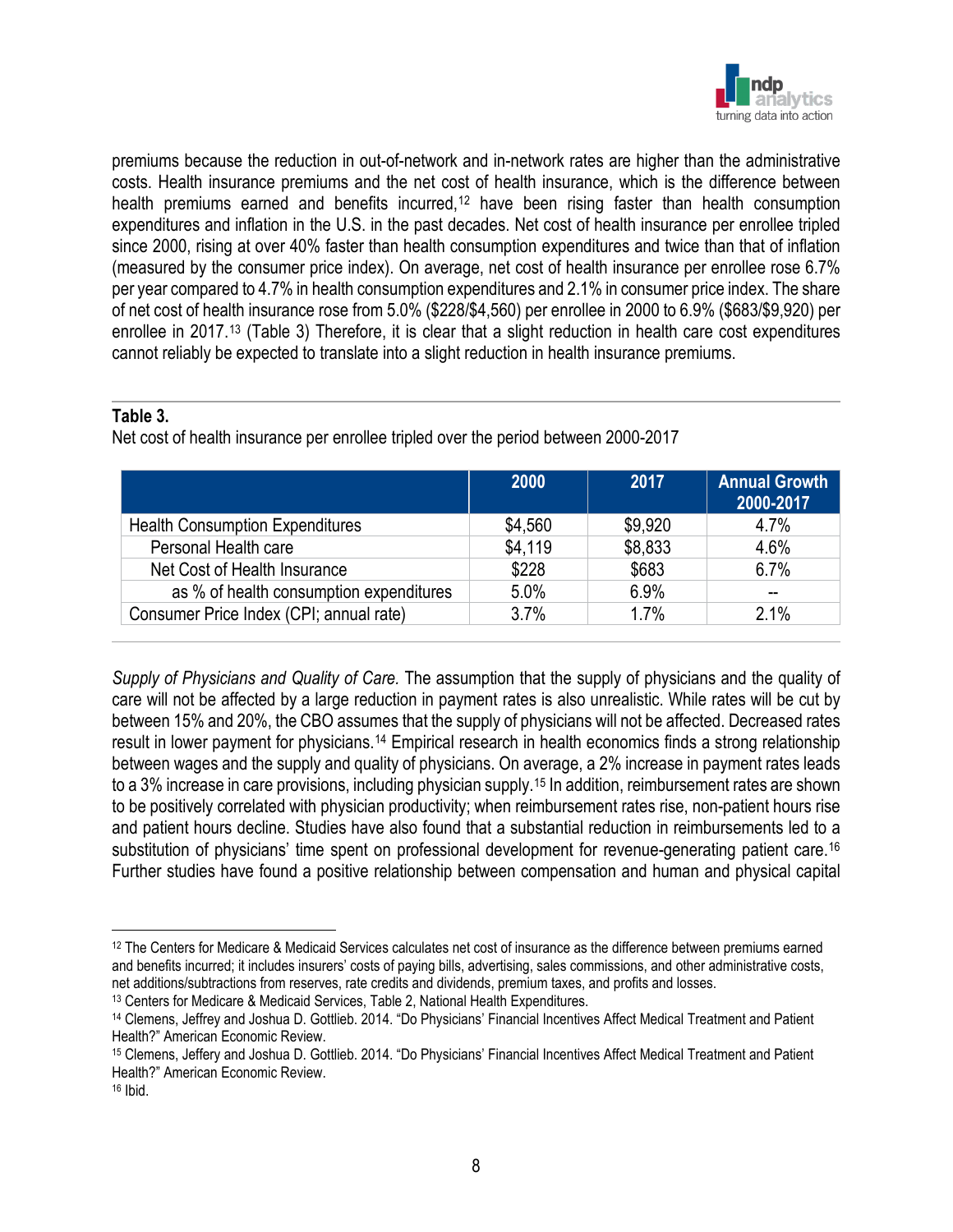

investments for both hospitals and physicians.[17](#page-9-0) We will discuss in detail in the section below the effects of wage reduction on labor supply of physicians and health care costs in the short- and long-term.

#### **III. Unintended Economic Consequences of the Proposed Price Control System**

The CBO cost estimate does not consider unintended economic consequences of the proposed price control system. The CBO cost estimate of the proposed price control system would reduce health consumption expenditures by between 3.1% and 4.2% at the most in the very short-term, and only for the private selffunded marketplace. However, the proposed price control system would create a series of adverse effects on the supply of physicians, the quality of health care, and health care costs. Physician shortages in the U.S. would widen further and health care costs would rise in the medium- and longer-term due to physicians moving from independent practices to hospitals, which increases health care costs. Fewer physicians would also negatively affect the U.S. economy.

*Minimal Impact on Health Expenditures.* Total health consumption expenditures amounted to over \$3.2 trillion in 2017, rising an average 5.5% a year from nearly \$1.3 trillion in 2000. Physician and clinical services accounted for \$666.5 billion and 20.8% of total health consumption expenditures. During 2000-2017, physician and clinical services grew by an average of 5.1% per year compared to an average of 5.5% per year for total health consumption expenditures and 7.5% for the net cost of health insurance.[18](#page-9-1) (Table 4)

#### **Table 4.**

Physician and clinical services grew slower than health consumption expenditures and net cost of health insurance

|                                        | <b>2000</b><br>(\$ billion) | 2017<br>(\$ billion) | <b>Annual Growth</b><br>2000-2017 |
|----------------------------------------|-----------------------------|----------------------|-----------------------------------|
| <b>Health Consumption Expenditures</b> | \$1,285.9                   | \$3,202.9            | 5.5%                              |
| Personal Health care                   | \$1,161.5                   | \$2,851.9            | 5.4%                              |
| Hospital                               | \$415.5                     | \$1,092.8            | 5.9%                              |
| <b>Physician and Clinical Services</b> | \$288.2                     | \$666.5              | 5.1%                              |
| Net Cost of Health Insurance           | \$64.2                      | \$220.7              | 7.5%                              |

The CBO estimated that the proposed price control system would reduce physician payment rates by 15% to 20%. Physicians and clinical services only account for 20.8% of total health consumption expenditures. Even with a drastic cut in physician payment rates, the amount of reduced spending on physicians would have minimal impact reducing total health consumption expenditures.

*Consolidation and Higher Health care Prices.* The 15% to 20% reduction in payment rates would affect selfemployed physicians more than employed physicians. In the short-term, self-employed physicians would

<span id="page-9-0"></span><sup>17</sup> Ibid.

<span id="page-9-1"></span><sup>18</sup> Centers for Medicare & Medicaid Services, Table 2, National Health Expenditures.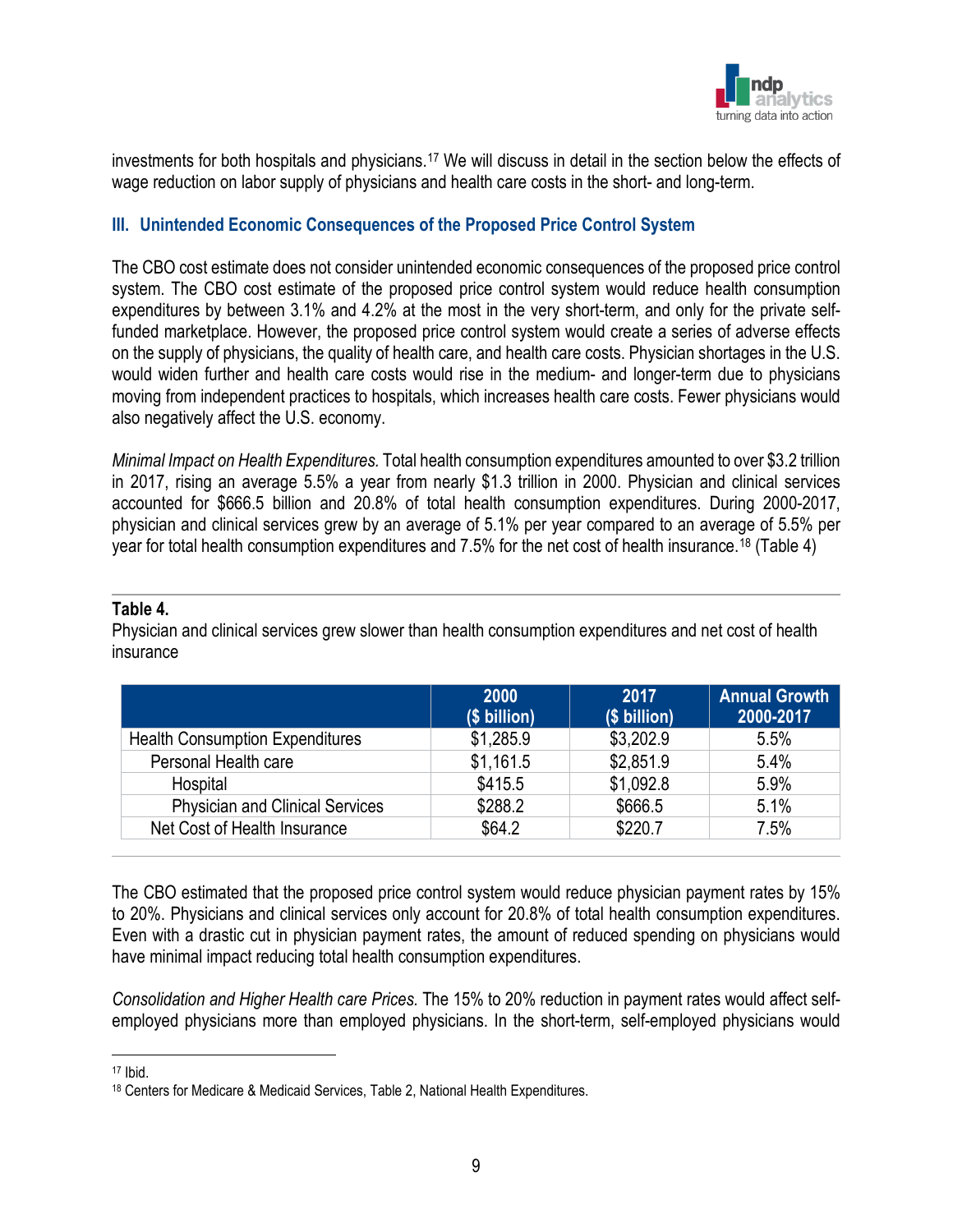

likely leave their own practices for hospitals. As seen in the past decade, U.S. hospitals have acquired many physician practices. Studies found prices of the services provided by acquired physicians increased by an average of around 14%, varying substantially across specialties and as high as 27% more for Medicare and 21% higher costs for patients for certain cardiology, orthopedic, and gastroenterology services.<sup>[19](#page-10-0)</sup>

*Negative Impact on Physician Supply.* The proposed price control system will have an adverse effect on the supply of physicians and the quality of health care in the medium- and long-term. Approximately 800,300 physicians are currently practicing in the U.S., including 226,000 primary care physicians and over 574,300 surgeons and other medical specialists.<sup>[20](#page-10-1)</sup> The American Medical Association (AMA) estimated 45.9% of physicians are self-employed, ranging from 42.6% in family practice to 66.3% in surgical subspecialties.<sup>[21](#page-10-2)</sup> Studies found that self-employed and employed physicians respond to wage changes differently. For example, Robert McClellan and Shannon Mok at the CBO conducted a review of economic research on the effects of changes in after-tax wages on labor supply of different income and professional groups in the U.S. economy. Among the many academic research articles they evaluated, one research focused on the supply of physicians. They found statistically significant positive wage elasticities for self-employed physicians (0.33) but a small and statistically insignificant wage elasticity for employed physicians and statistical insignificant positive wage elasticities for male, self-employed, solo-practice physicians.[22](#page-10-3) A 0.33 wage elasticity means the supply of physicians would increase (decrease) by 0.33% for every 1% increase (decrease) in physician wages. We applied the estimated 0.33 wage elasticity of self-employed physicians to estimate the reduction in self-employed physician supply by specialty. For a 15% - 20% reduction in rates, we calculate the selfemployed physician supply would be reduced by 2.1% to 2.8% in family practice and 3.3% to 4.4% in surgical subspecialties. (Table 5)

#### **Table 5.**

The 15% to 20% rate reduction would reduce self-employed physicians by between 2.1% and 4.4%

|                                  | <b>Owners and Independent</b><br><b>Contractors</b> | <b>Reduction in Self-employed</b><br><b>Physician Supply</b> |
|----------------------------------|-----------------------------------------------------|--------------------------------------------------------------|
| Surgical subspecialties          | 66.3%                                               | $3.3\% - 4.4\%$                                              |
| Radiology                        | 59.4%                                               | $2.9\% - 3.9\%$                                              |
| OB-GYN                           | 58.1%                                               | $2.9\% - 3.8\%$                                              |
| Internal medicine subspecialties | 56.7%                                               | $2.8\% - 3.7\%$                                              |
| Anesthesiology                   | 54.5%                                               | $2.7\% - 3.6\%$                                              |
| Emergency medicine               | 53.5%                                               | $2.6\% - 3.5\%$                                              |

<span id="page-10-0"></span><sup>19</sup> Capps, Cory, David Cranove, and Christopher Ody. 2018. "The effect of hospital acquisitions of physician practices on prices and spending." Journal of Health Economics; Avalere Health. 2017. "Implications of Hospital Employment of Physicians on Medicare & Beneficiaries." Physicians Advocacy Institute.

<span id="page-10-1"></span><sup>20</sup> Association of American Medical Colleges. 2019. "2019 Update The Complexities of Physician Supply and Demand: Projections from 2017 to 2031." AAMC.

<span id="page-10-2"></span><sup>21</sup> Kane, Carol K. 2019. "Updated Data on Physician Practice Arrangements: For the First Time, Fewer Physicians are Owners than Employees." Policy Research Perspectives, American Medical Association.

<span id="page-10-3"></span><sup>22</sup> McClellan, Robert and Shannon Mok. 2012. "A Review of Recent Research on Labor Supply Elasticities." Working Paper Series, Congressional Budget Office; Showalter, Mark H. and Norman K. Thurston. 1997. "Taxes and labor supply of highincome physicians." Journal of Public Economics.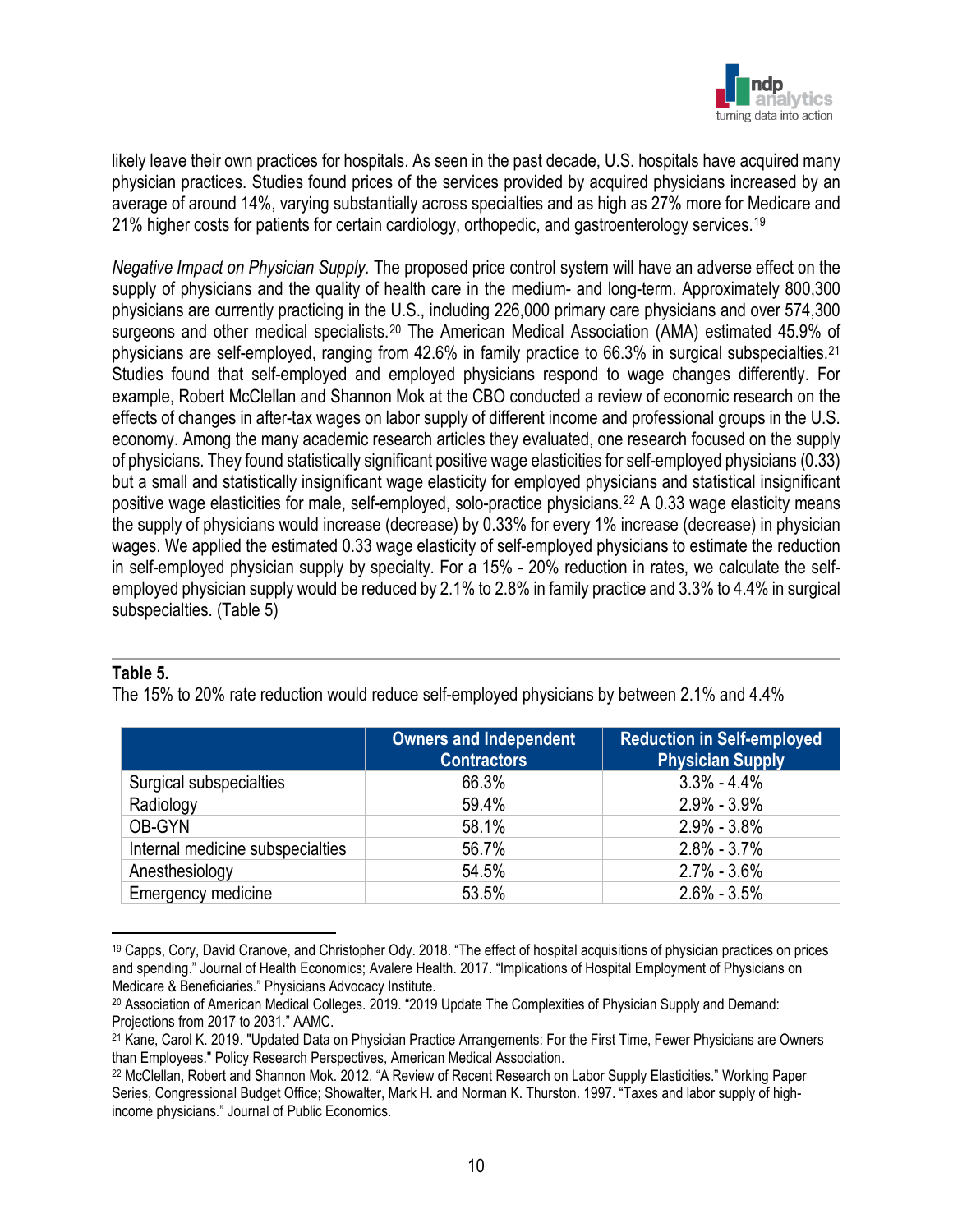

| General internal medicine | 53.2% | $2.6\% - 3.5\%$ |
|---------------------------|-------|-----------------|
| Psychiatry                | 51.2% | $2.5\% - 3.4\%$ |
| General surgery           | 48.5% | $2.4\% - 3.2\%$ |
| Other                     | 47.9% | $2.4\% - 3.2\%$ |
| <b>Pediatrics</b>         | 44.4% | $2.2\% - 2.9\%$ |
| <b>Family practice</b>    | 42.6% | $2.1\% - 2.8\%$ |

In the longer-term, wage reduction will affect the total supply of physicians negatively. Educational costs to become a physician are expensive and continue to grow. It takes between 12 and 15 years to become a trained physician. After graduating from college, students spend another 4 years in medical school plus 4 to 7 years of residency to become physicians. The median four-year cost of attendance (COA) grew by over 96% from \$155,875 in 1999 to \$306,200 in 2016 among private medical schools and by over 140% from \$96,796 in 1999 to \$232,800 in 2016 among public medical schools. Nearly 74% of new medical school graduates in 2016 had education debt; the median education debt among medical school graduates was \$190,000.[23](#page-11-0) (Figure 3)

#### **Figure 3.**

4-year cost of attendance grew by over 140% for public medical schools and over 96% for private medical schools in the past 17 years



With lower payment rates (i.e., lower earnings), fewer students will be able to afford to go to medical school. In California, a state with price controls for health care, a growing physician shortage has become an acute issue. In 2019, in order to retain young physicians, California established the Proposition 56 Medi-Cal

<span id="page-11-0"></span><sup>23</sup> Association of American Medical Colleges. 2017. "An Updated Look at Attendance Cost and Medical Student Debt at U.S. Medical Schools." AAMC Analysis in Brief'; Association of American Medical Colleges. 2012. "Trends in Cost and Debt at U.S. Medical Schools Using a New Measure of Medical School Cost of Attendance." AAMC Analysis in Brief.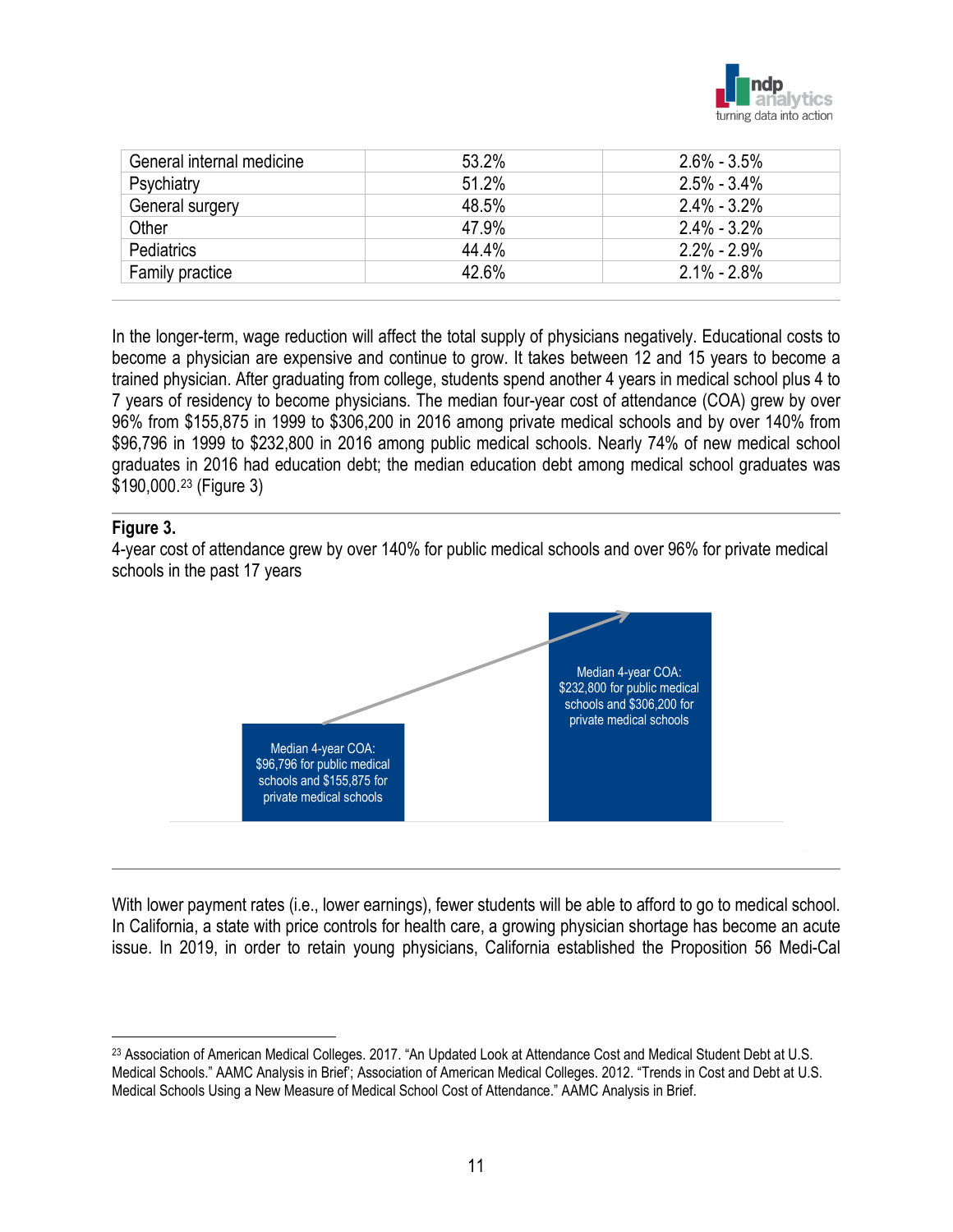

Physicians and Dentists Loan Repayment Act Program and appropriates \$340 million for CalHealthCares, a loan assistance program for recently graduated physicians and dentists.<sup>24</sup><sup>[25](#page-12-1)</sup>

With the growing physician shortage across the country, lower payment rates would magnify the problem. As the population is growing and aging, the demand for health care continues to rise at a rapid pace. Meanwhile, the supply of physicians continues to grow slower than the rising demand. Although the number of students enrolled in medical schools grew nearly 30% over the past 15 years, more than 33% of existing physicians will retire in the next 10 years. It generally takes between 12 and 15 years of education and training after high school and half of a million dollars to become a licensed physician. In its recent report, the Association of American Medical Colleges projects the physician shortfall to be between 46,900 and 121,900 physicians by 2032. The projections include a primary care physician shortage of 21,000 to 55,200 physicians and a nonprimary care specialty shortage of 24,800 to 65,800 physicians, including a 14,300 to 23,400 shortfall of surgical specialties.<sup>[26](#page-12-2)</sup> These shortages will result in reduced quality of care; physicians will need to see more patients each day and will forgo critically important professional development. Additionally, hospitals and clinics may not be able to fill gaps in coverage, especially for specialists and those who cover emergency rooms, which negatively affects access to care.

*Forgone Income Tax Revenue.* A direct effect of reduced supply and wages of physicians on the federal budget is forgone revenue from both individual and corporate income tax. Physicians pay a significant amount of federal income tax. A price control policy would result in forgone income tax revenue for the federal government. For example, according to the Bureau of Labor Statistics (BLS), the average physician salary was \$210,980 in 2018, which is subject to 24% federal income tax rate for joint filers and 35% for single filers.[27](#page-12-3) Using the joint filer tax rate, a physician earning the average salary has a federal income tax obligation of 24% of the amount over \$165,000. If wages decreased by 15% due to the price control policy, the average wage would be reduced by \$31,647 (\$210,980 x 15%) per year. The federal government would forgo \$7,592 (\$31,647 x 24%) tax revenue per year per physician.[28](#page-12-4) For every 80,000 physicians (10% of the current 800,000 physicians in the country) who would be affected by the price control policy, the federal government would forgo nearly \$608 million income tax revenue a year. Additionally, independent physicians who leave the practice and close down their business no longer pay federal corporate income tax. The average federal corporate income tax rate is 21%.[29](#page-12-5) Both federal and state governments would lose out on income tax from physicians who leave the practice.

*Indirect and Induced Effects.* The reduction of physicians also has indirect and induced effects on the U.S. economy. The AMA estimates each physician supports 17 total direct, indirect, and induced jobs that

<span id="page-12-3"></span><sup>27</sup> Bureau of Labor Statistics. Occupational Employment Statistics, May 2018; Tax Foundation. 2019 Tax Brackets.

<span id="page-12-0"></span><sup>24</sup> CalHealthCares incentivizes physicians to provide care to Medi-Cal beneficiaries by repayment educational debt up to \$300,000 in exchange for a five-year service obligation. All awardees are required to maintain a patient caseload of 30% or more Medi-Cal beneficiaries.

<span id="page-12-1"></span><sup>25</sup> California Proposition 56, California Department of Health Care Services (DHCS); About the CalHealthCares Program, Physicians for a Healthy California.

<span id="page-12-2"></span><sup>26</sup> Association of American Medical Colleges. 2019. "2019 Update The Complexities of Physician Supply and Demand: Projections from 2017 to 2031." AAMC.

<span id="page-12-4"></span><sup>28</sup> There is no change tax bracket. The federal income tax rate for a \$179,341 income for joint filers is 24%.

<span id="page-12-5"></span><sup>29</sup> Pomerleau, Kyle. 2019. "The United States' Corporate Income Tax Rate is Now More in Line with Those Levied by Other Major Nations." The Tax Foundation. February 12.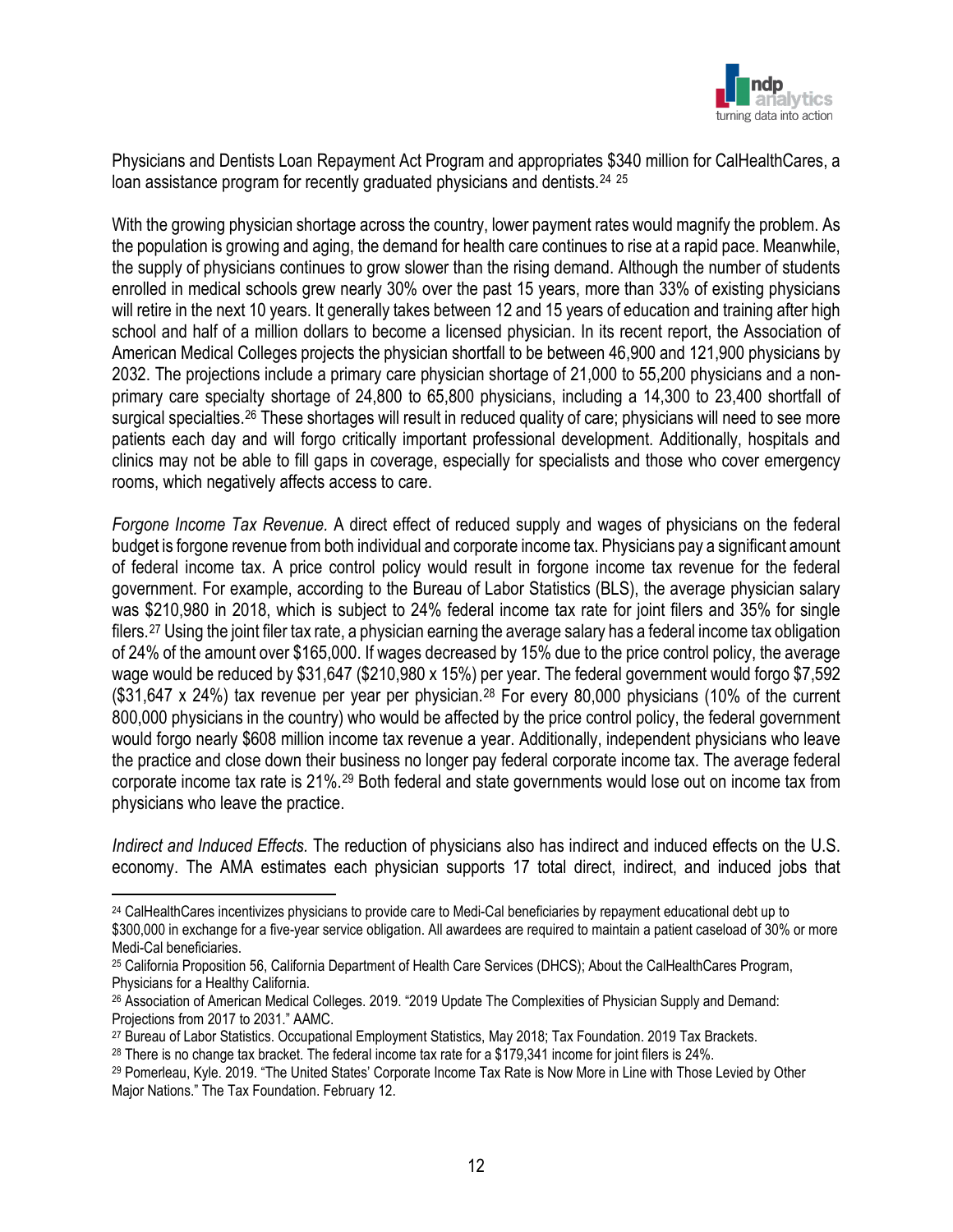

generate over \$1.4 million in wages, produce nearly \$3.2 million in output, and pay \$126,129 in state and local taxes.[30](#page-13-0) (Table 6)

#### **Table 6.**

Each physician supports 17 direct, indirect, and induced jobs in the economy

|                       | <b>Total Economic</b><br>Impact | <b>Economic Impact per</b><br><b>Physician</b> |
|-----------------------|---------------------------------|------------------------------------------------|
| Jobs                  | 12,575,602                      | 17                                             |
| Wages and Benefits    | \$1.0 trillion                  | \$1,417,958                                    |
| Output                | \$2.3 trillion                  | \$3,166,901                                    |
| State and local Taxes | \$92.9 billion                  | \$126,129                                      |

Physicians play an important role in the U.S. economy. Because each physician supports 17 jobs, both in and outside of the health care industry, policies that lower physician revenues and push physicians out of business will lead to both losses of jobs and the loss of tax revenues from the salaries of those employed.

#### **IV. Market-based Benchmark for Out-of-network Payments**

States have different approaches to curb surprise medical bills and keep patients out of billing disputes and negotiations between insurers and health care service providers. Some use market-based benchmarks while others use negotiated-based benchmarks. For example, New York uses the 80<sup>th</sup> percentile charge from an independent database unaffiliated with any insurer to define a "Usual and Customary Cost (UCC)." Connecticut mandates payment by the insurer at the highest of three specified standards. Many states allow for mediation and both New York and Texas specifically direct the mediator to consider the 80<sup>th</sup> percentile of regional chargers. In contrast, California uses the median in-network negotiated rate as a price cap.[31](#page-13-1)

Evidence from New York suggests that the independent dispute resolution (IDR) system that relies on marketbased rates would work for all parties – insurers, physicians, and patients. A study found the New York State law reduced the frequency of out-of-network billing by 6.8% relative to changes in other New England states. In addition, New York's state law lowered in-network payments to physicians by 8.8%.[32](#page-13-2) Similarly, a five-year assessment of the implementation and operation of New York's Surprise Bill law concluded that the law went smoothly and was relatively fair to all parties – insurers, physicians, and patients. The study concluded that the law is working as intended to protect consumers from surprise medical bills. The study shows that consumer complaints about surprise medical bills dropped significantly. Physicians are largely satisfied with

<span id="page-13-0"></span><sup>30</sup> IQVIA. 2018. "The National Economic Impact of Physicians – National Report." The American Medical Association. Note that this study used 2015 data and therefore the number of physicians is lower than the number of physicians reported by the Association of American Medical Colleges in 2019.

<span id="page-13-1"></span><sup>31</sup> FAIR Health. Comments on Surprise Billing Discussion Draft: The No Surprises Act to Chairman Frank Pallone and Ranking Member Greg Walden, House Energy and Commerce Committee, U.S. House of Representative, May 28, 2019.

<span id="page-13-2"></span><sup>32</sup> Cooper, Zack, Fiona Scott Morton, and Nathan Shekita. 2018. "Surprise! Out-of-network Billing for Emergency Care in the United States." NBER Working Paper 23623.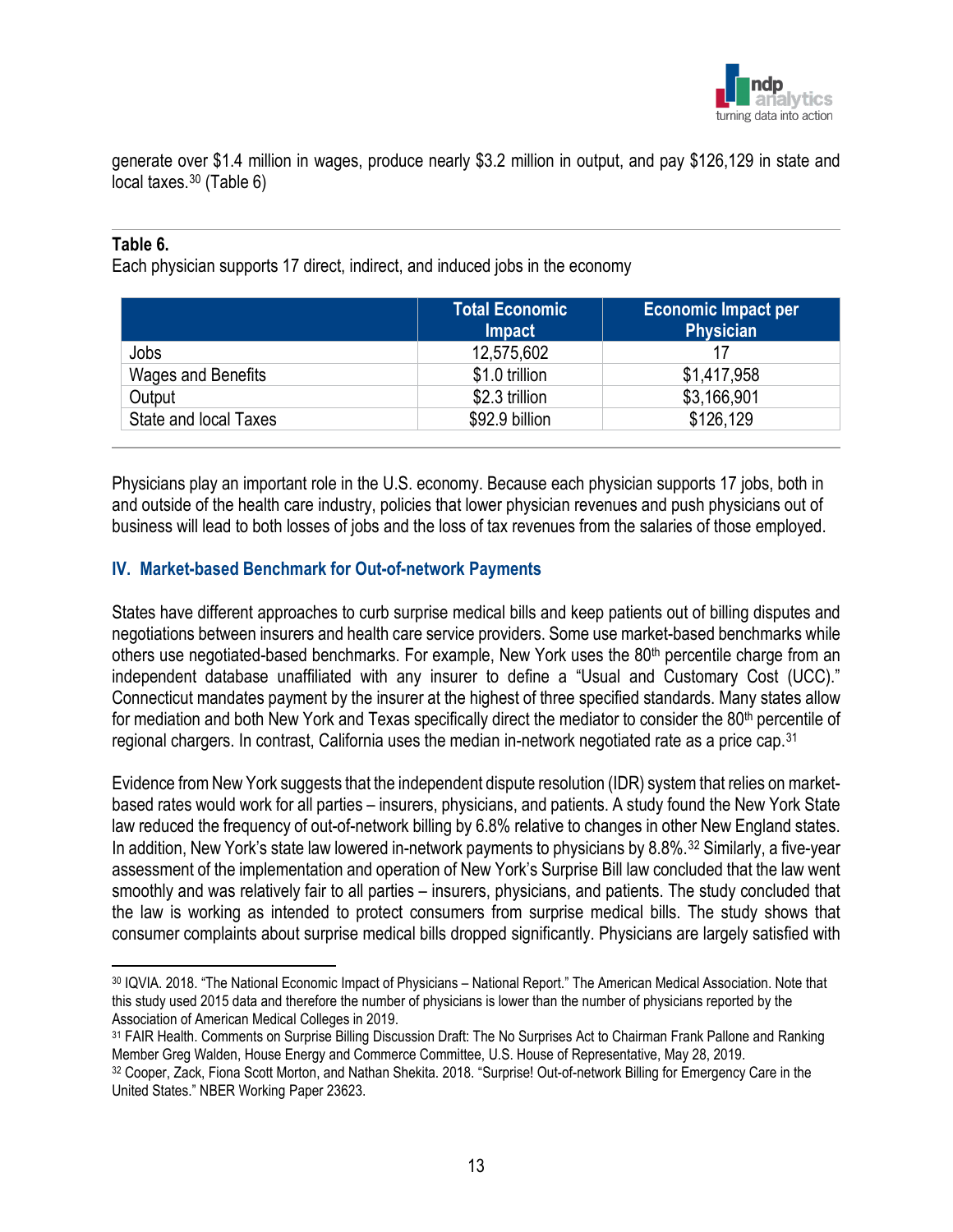

the process and its results. Insurers and providers work out their differences, and there is a nearly even split in independent dispute resolution decisions between insurers and physicians. Lastly, the report found no evidence that New York has inflationary effects and found out-of-network payments are down 13% since the law was enacted.<sup>[33](#page-14-0)</sup>

In contrast, the California law requiring out-of-network rates to be set at the lesser of the median in-network rate, or 125% of the Medicare rates, went into effect on July 1, 2017. Although there is no empirical assessment of the California price setting system, qualitative evidence shows that the mandate rate is struggling to support physicians in the state.<sup>[34](#page-14-1)</sup> In its May 2019 letter to Congress, the California Medical Association (CMA) reported that the current system in California is not working and urged Congress to adopt the New York model. Under California's price control model premiums continue to rise, insurers frequently fail to pay out-of-network physicians usual and customary rates for out-of-network emergency services, and regulators fail to enforce the system. Since enacting the surprise medical billing law in 2016, some insurers terminated contracts unless physicians accepted up to 40% payment reduction. Other insurers closed their networks to new physicians altogether. The California law does not require the use of an independent database for emergency charges and therefore the rates are determined entirely by insurers. In addition, California's dispute resolution process is voluntary, and insurers have refused to engage in dispute resolution. This has led to costly litigation. CMA emphasizes that the California arbitration process is costly and difficult.<sup>[35](#page-14-2)</sup> Furthermore, since California passed its surprise medical bill law, the California Department of Managed Care has reported a 48% increase in patient complaints regarding access to care.<sup>[36](#page-14-3)</sup>

#### **V. Conclusion**

The proposed price control system of S. 1895 is not preferred policy to end surprise medical bills. Surprise medical bills are devastating to patients and should be settled between insurers and health care service providers. There are different approaches to end surprise medical bills. Policymakers and regulators should consider an approach to minimize the economic unintended consequences in the short- and long-term for patients and physicians.

The proposed price control system to set prices for in-network and out-of-network would not work in theory nor in practice. Economic theories show a price control system would create market distortions and reduce economic welfare. In practice, the price control system will create adverse effects on patients, physicians, and hospitals via multiple channels. In the short-term, physicians will reallocate their time from non-patient time to patient time. More than other professions, physicians devote their non-patient time to learning, which enhances patient care. Payment reductions will force self-employed physicians to join hospitals, which will incur higher costs to patients and insurers. A combination of lower payment rates and a continued rising education cost will negatively affect the supply of physicians and exacerbate physician shortages. In the

<span id="page-14-0"></span><sup>33</sup> Corlette Sabrina and Olivia Hoppe. 2019. "New York's 2014 Law to Protect Consumers from Surprise out-of-Network Bills Mostly Working as Intended: Results of a Case Study." Center on Health Insurance Reforms, Georgetown University Health Policy Institute.

<span id="page-14-1"></span><sup>34</sup> Brannon, Ike. 2019. "We Need a True Market Solution to Fix Surprise Billing in Healthcare." Forbes, July 21.

<span id="page-14-2"></span><sup>35</sup> Letter from David H. Aizuss, M.D., President of California Medical Association to California Congressional Delegation on May 20, 2019.

<span id="page-14-3"></span><sup>36</sup> Physicians Advocacy Institute. "Congress Should Use New York's Proven Law as a Framework for Federal Surprise Medical Bills Legislation."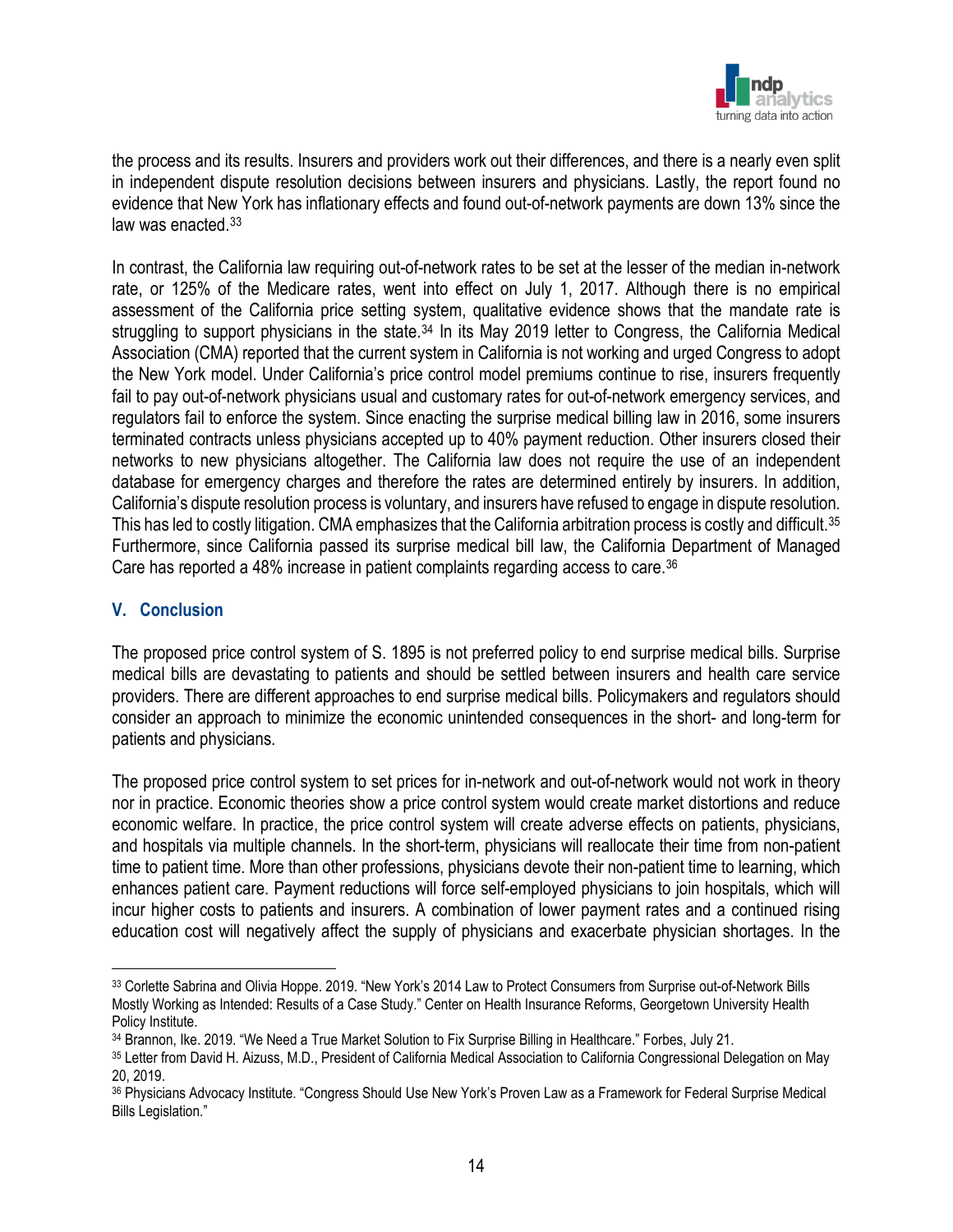

longer-term, the price control system will curb innovation. The quality of care will decline while health care costs will rise. This approach would make current physician shortages worse. In practice, policymakers would have to raise payment rates, not reduce them, to alleviate physician shortages in the U.S. As evidenced above, this rate setting approach is dangerous. The price control system will only disrupt health care delivery.

In addition to the obvious lasting negative impacts of adopting a price controls, there is strong public opposition to this approach. A market-based approach, like New York State's system, will lead to better outcomes for patients, health care providers, and insurers alike. Policymakers would be wise, therefore, to reject legislative proposals that implement a price control system.